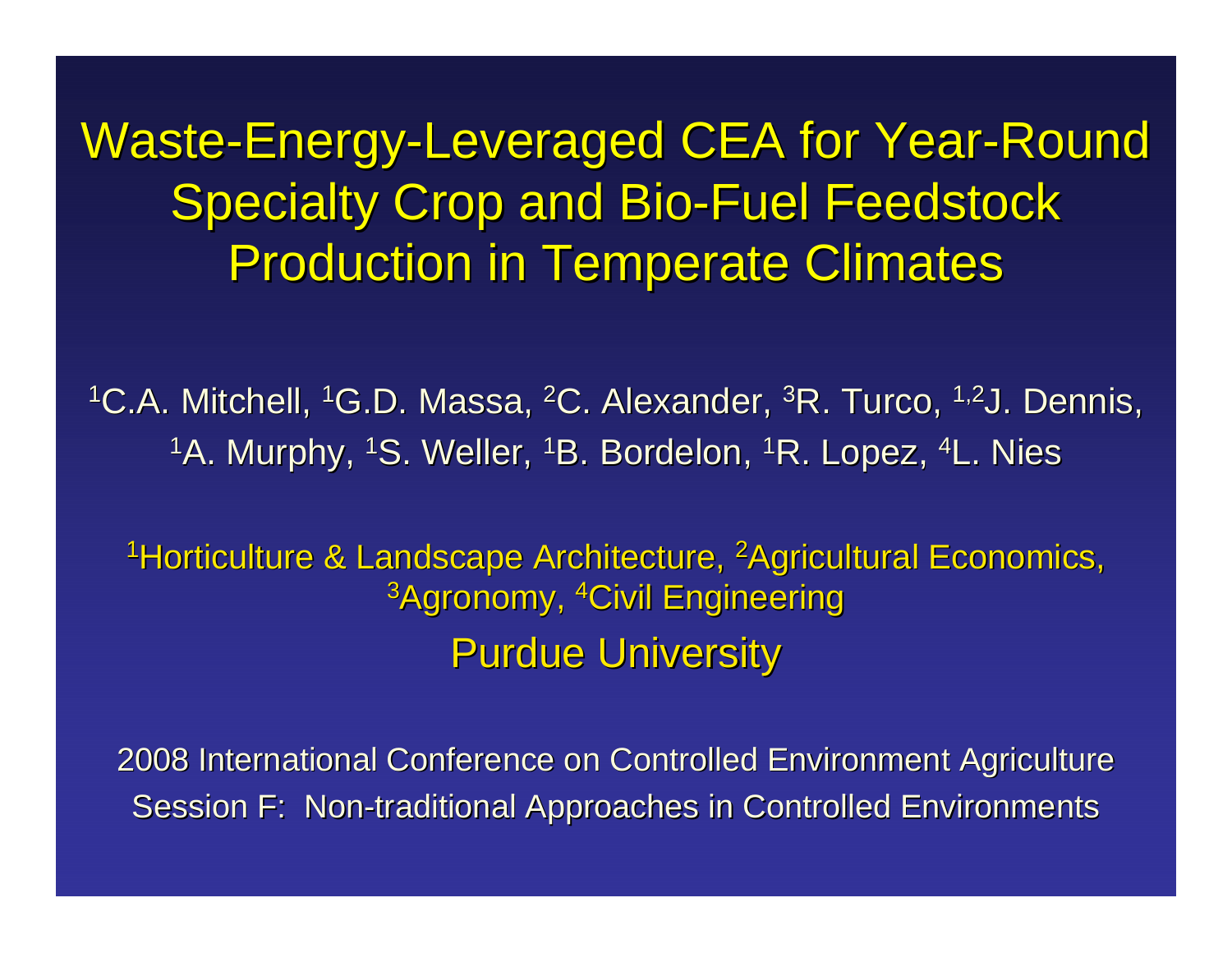# The Concept

Maintaining warm temperatures under cover during cold weather using thermal waste enables local specialty crop production to be an economically superior alternative to transporting produce long distances from field production sites in mild climates.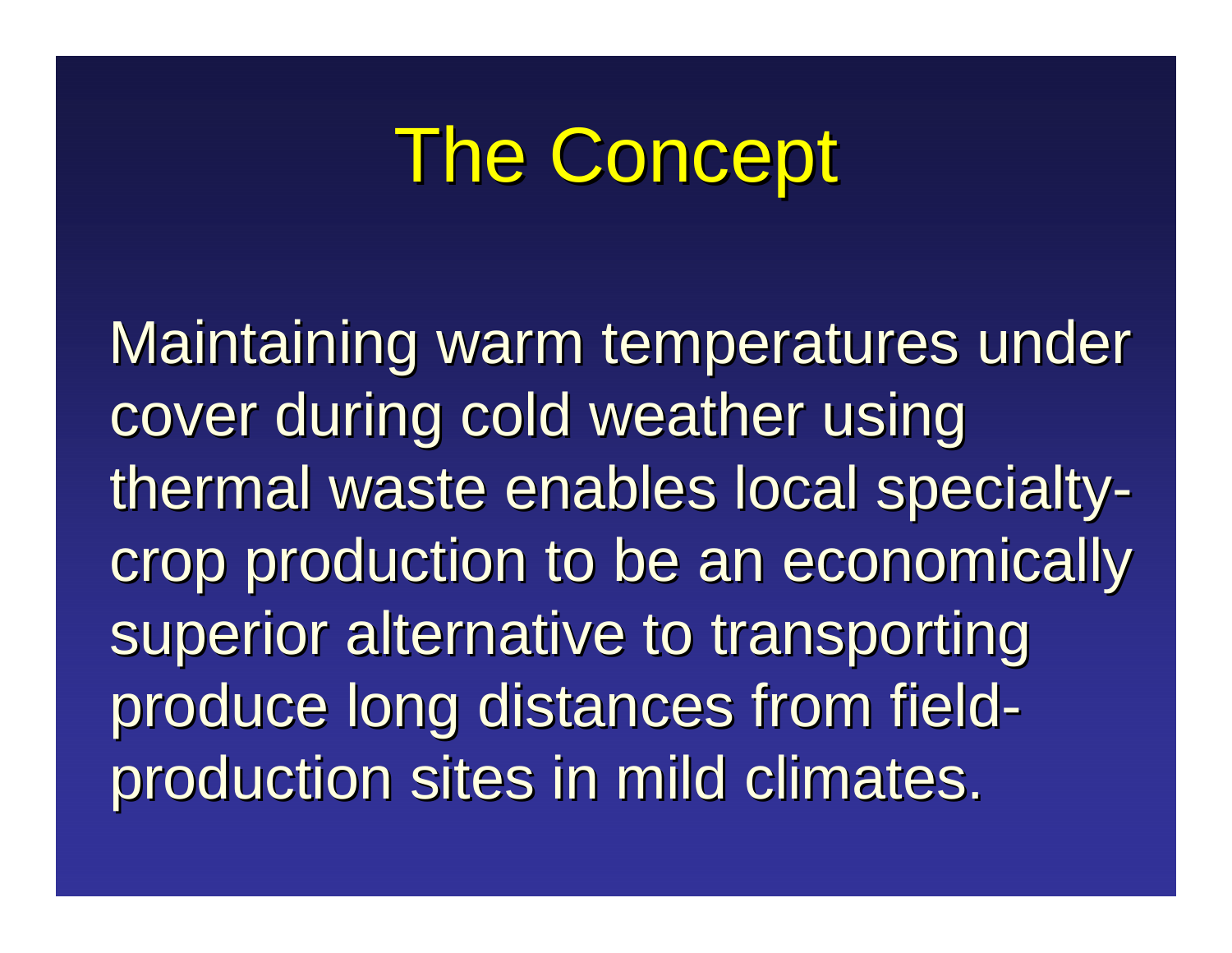#### High Tunnels are used extensively as an inexpensive form of protected crop cultivation.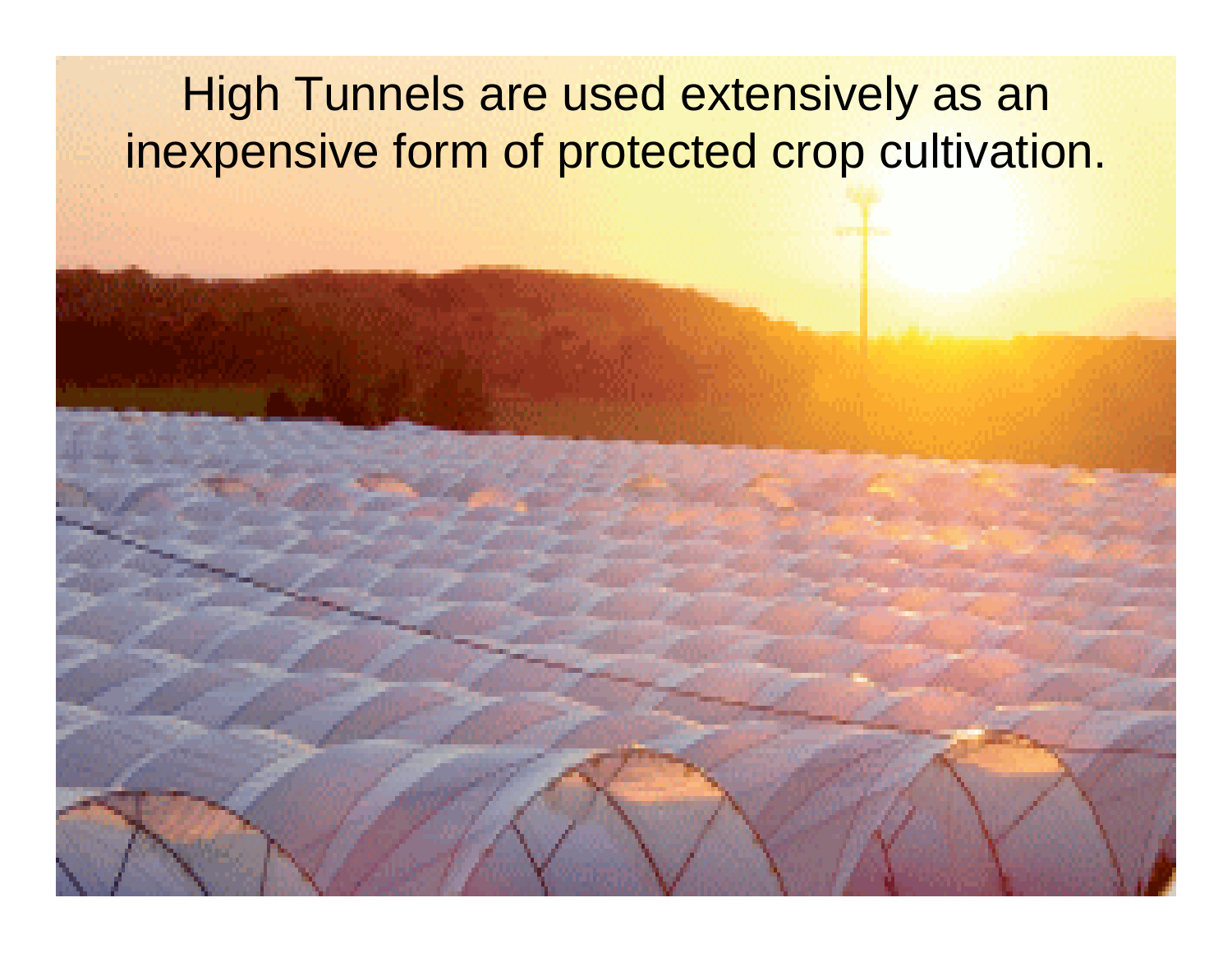## Why high tunnels for crop production?

- Infrastructure
	- –inexpensive, not permanent inexpensive, not permanent
	- –minimal utilities
	- –local labor for construction
- Creates favorable microclimates
	- $-$ extends growth seasons
	- –moderates daily / seasonal temperatures moderates daily / seasonal temperatures
	- –avoids wind stress
	- –reduces drought stress reduces drought stress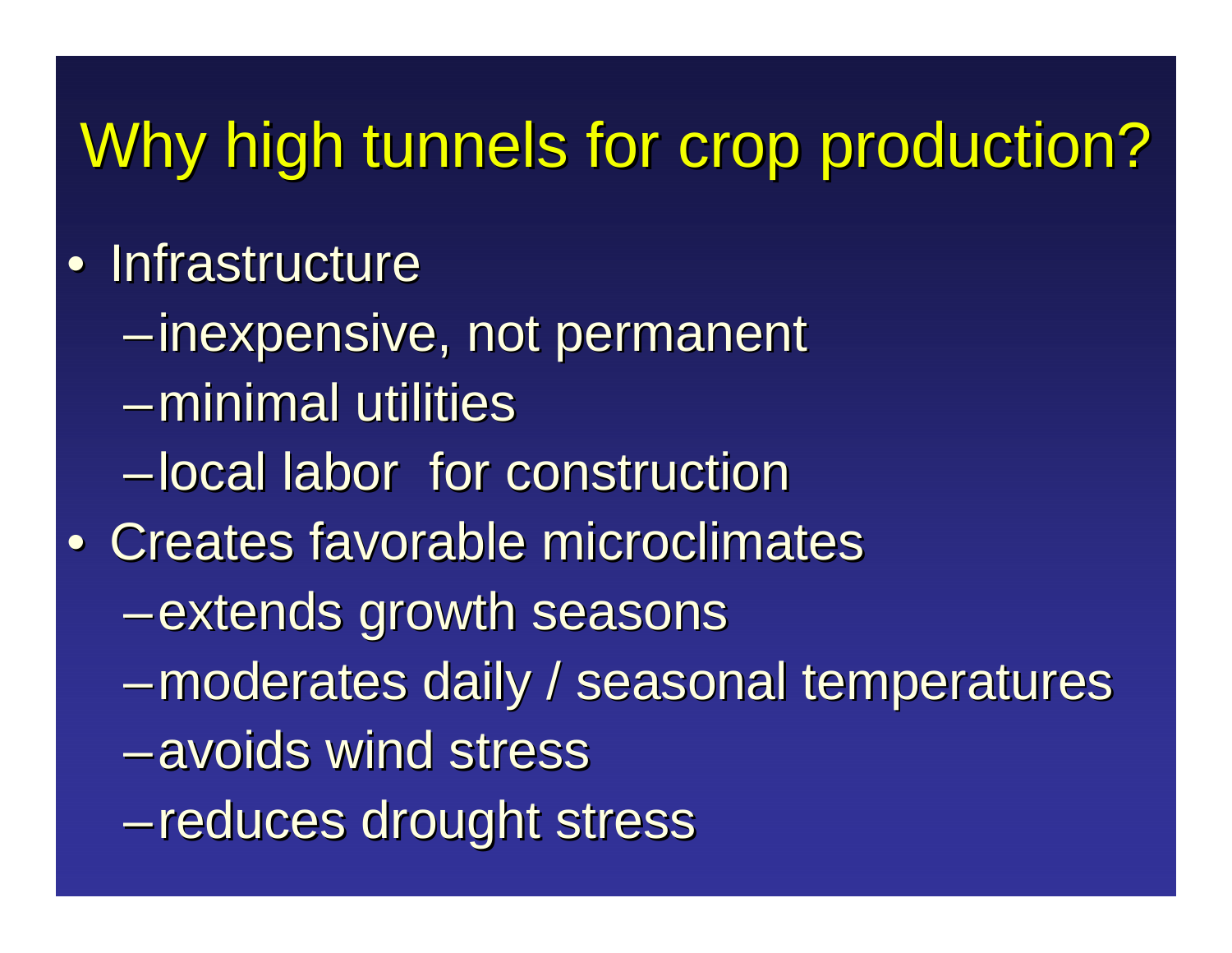#### HTs provide shade and wind / rain protection during warm weather.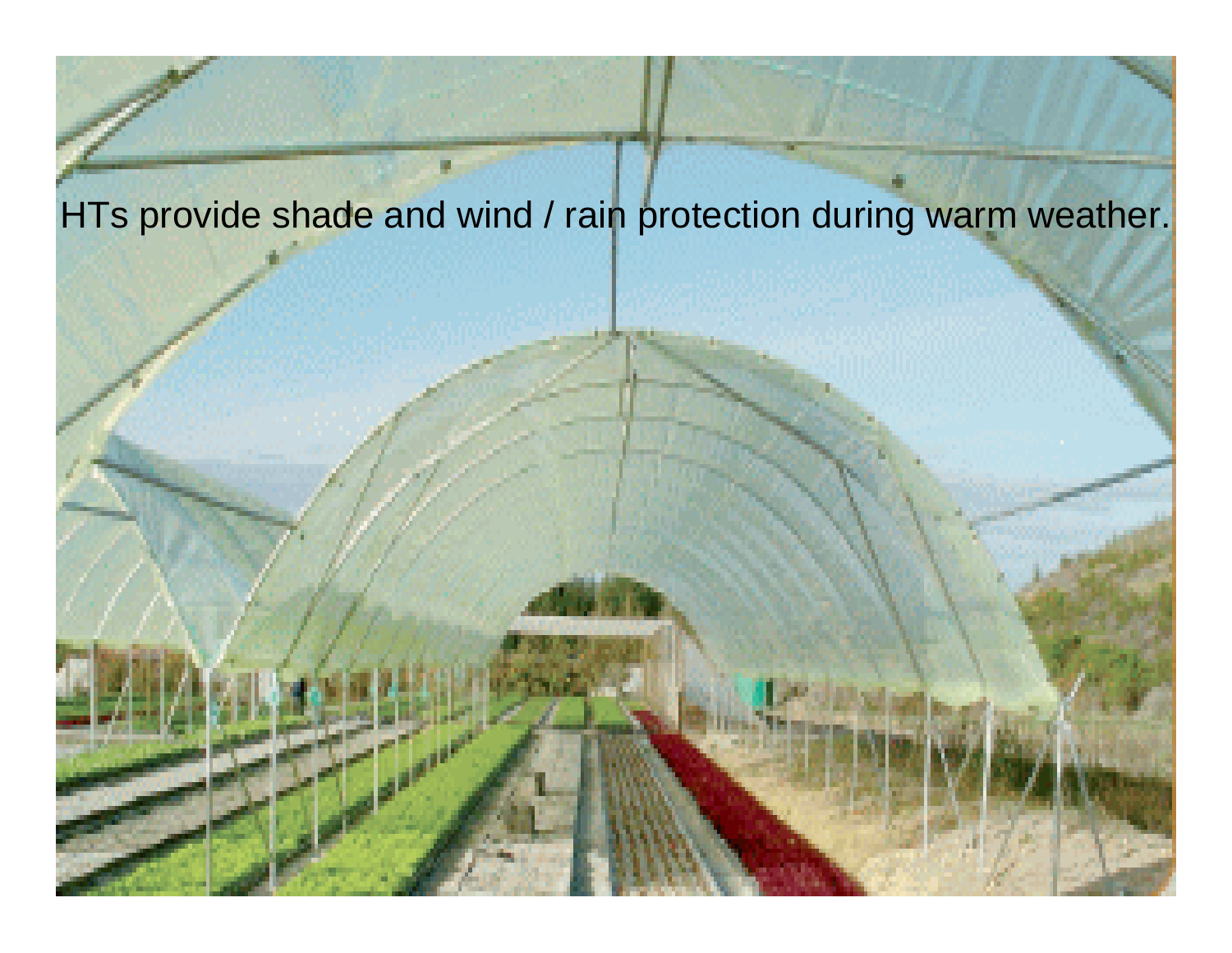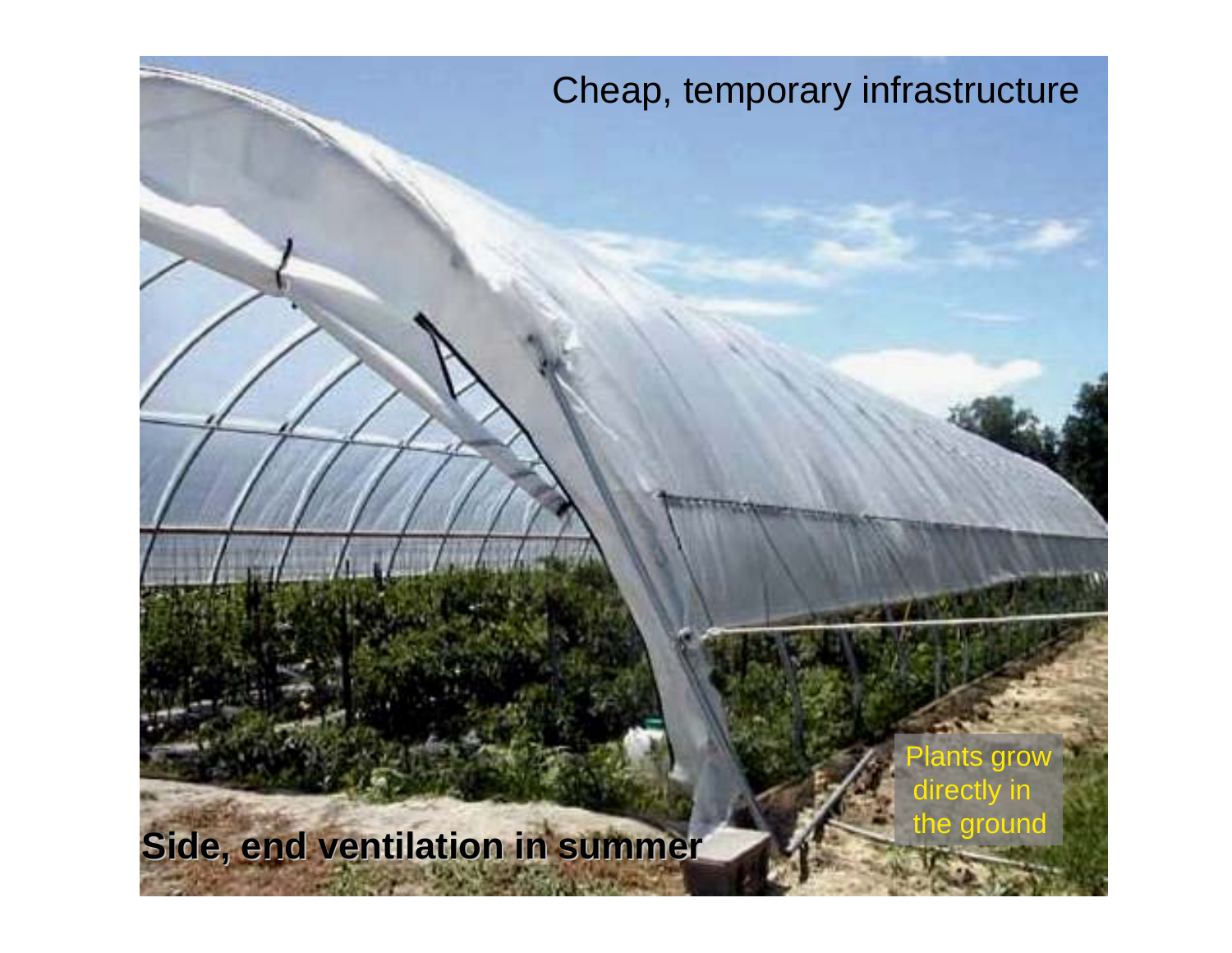Implications for waste-powered protected cultivation of specialty crops in temperate climates

- Eliminates long-distance transportation costs
- Minimizes food safety / security concerns
- Creates a non-seasonal green industry
- Creates local jobs / revenue
- Enables water conservation
- $\bullet\,$  Reduces pollution by utilizing waste CO $_2$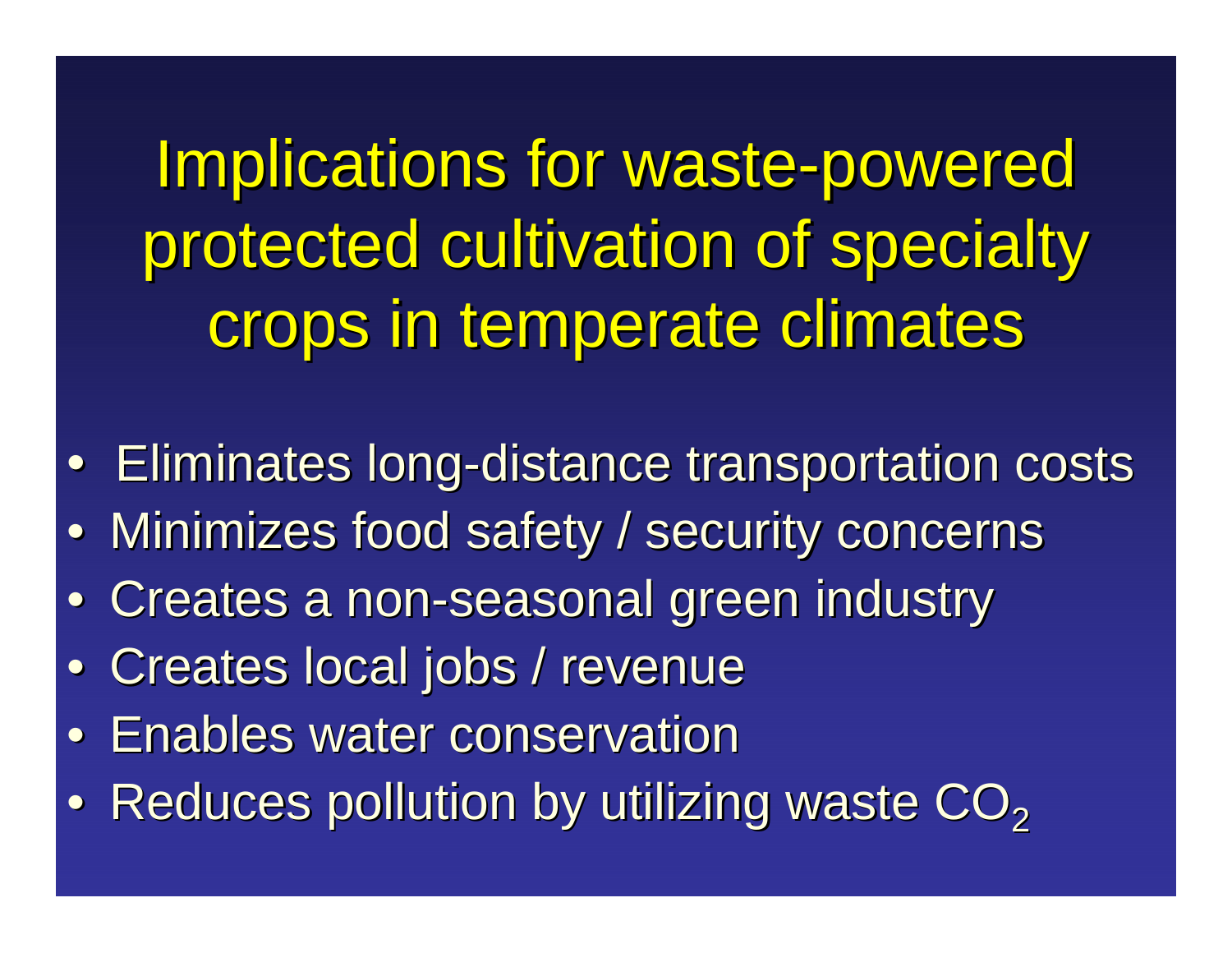Common sources of thermal and / or organic waste that could be "mined " for heat, power,  $\mathbf{CO}_{\mathbf{2}}$ 

 $\mathsf{CH}_4$ 

heat, CO $_2$ 

- Landfills: generate CH<sub>4</sub>  $\rightarrow$  heat, power, CO<sub>2</sub>
- Power plants
- Heavy industry / manufacturing
- CAFOs, dairies, feedlots
- Food-, feed-processing plants
- Biorefineries (ethanol, bio-diesel)
- Sewage-, water-treatment plants
- Sawmills / lumber yards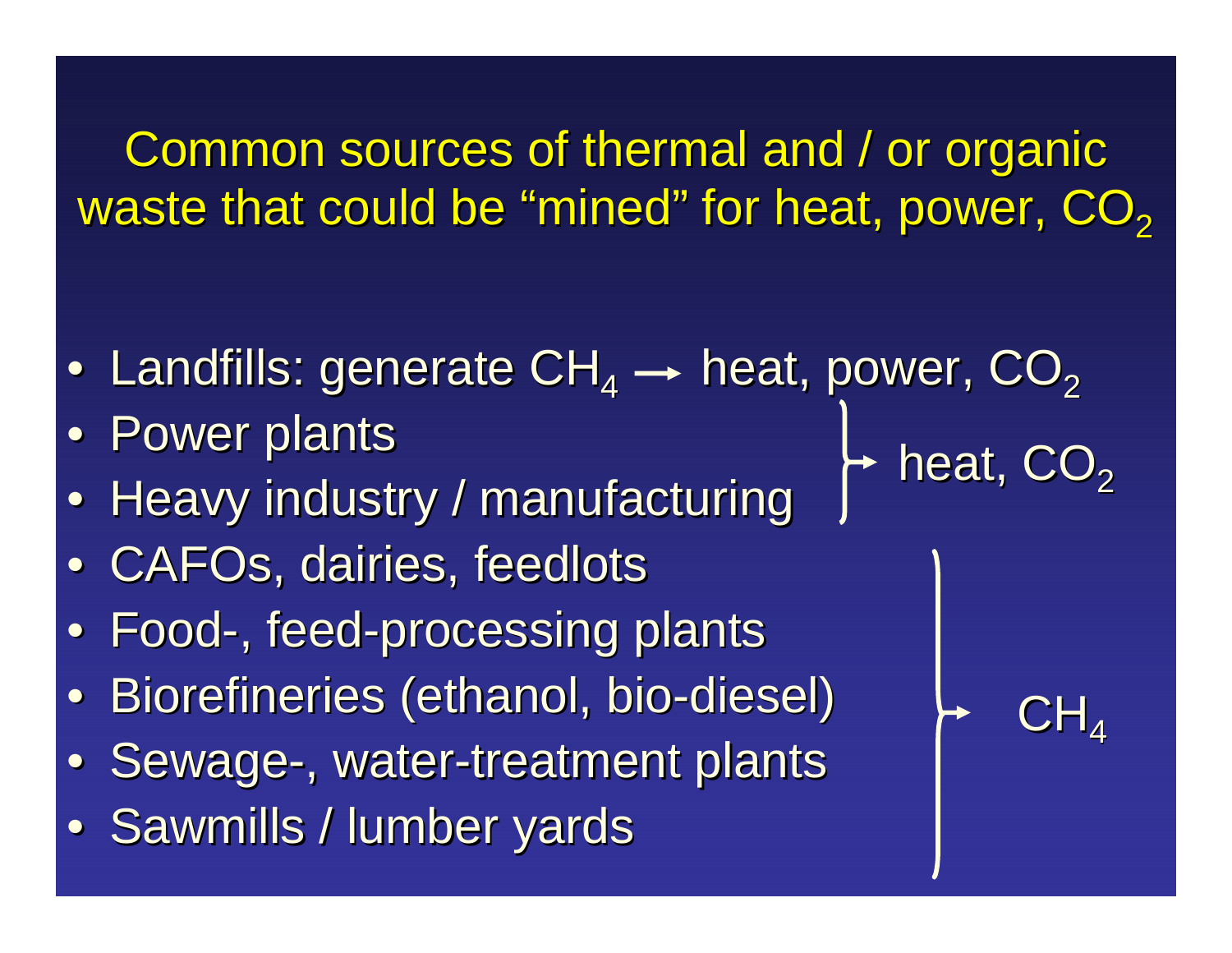#### **Leveraging Waste Thermal Energy for Cold Weather Leveraging Waste Thermal Energy for Cold Weather**

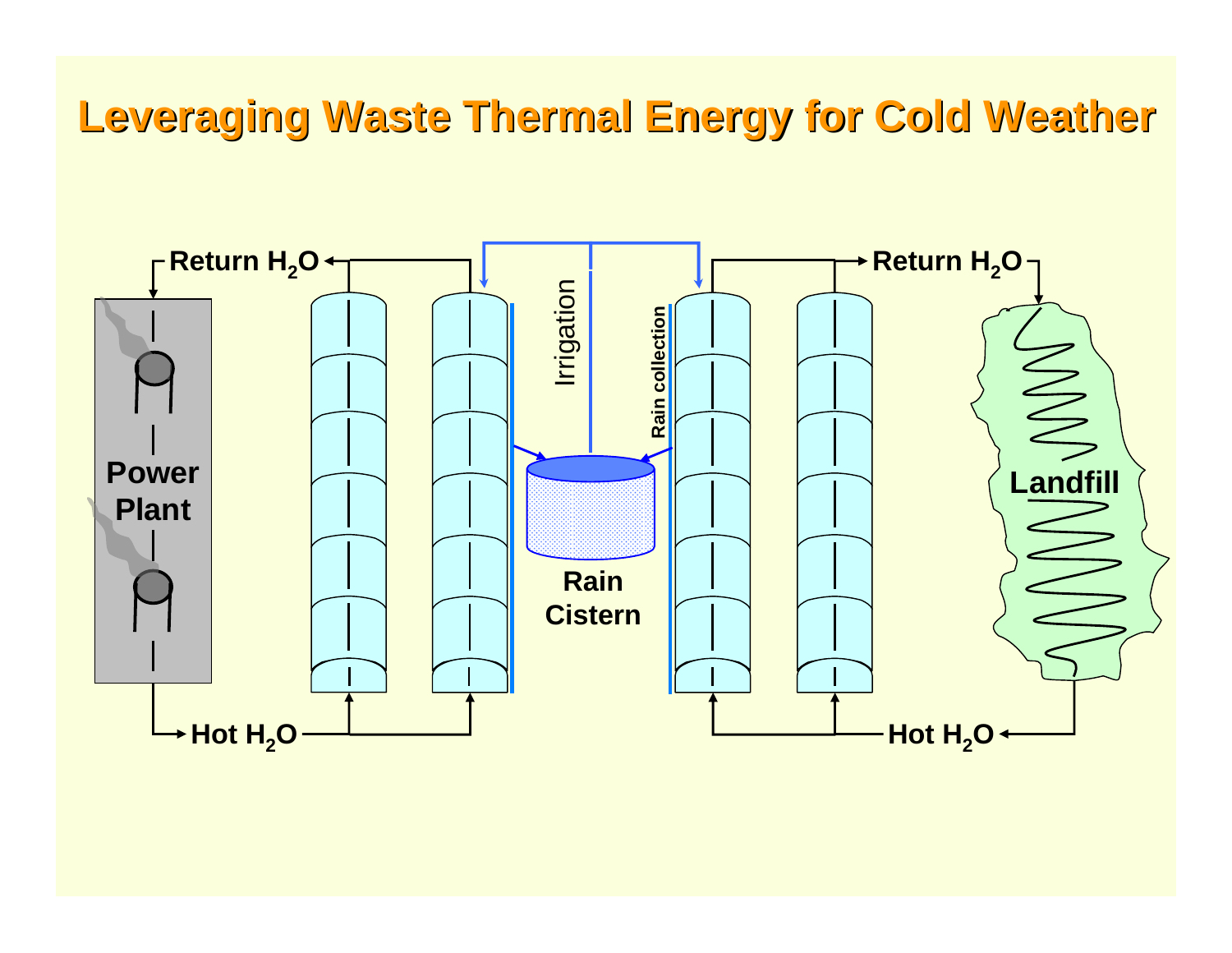# The Purdue High-Tunnel Project

Proof of concept will be tested for the feasibility of greatly extending cropping seasons using high tunnels bottom heated with water recirculating between the campus power plant and a nearby high tunnel crop-production site.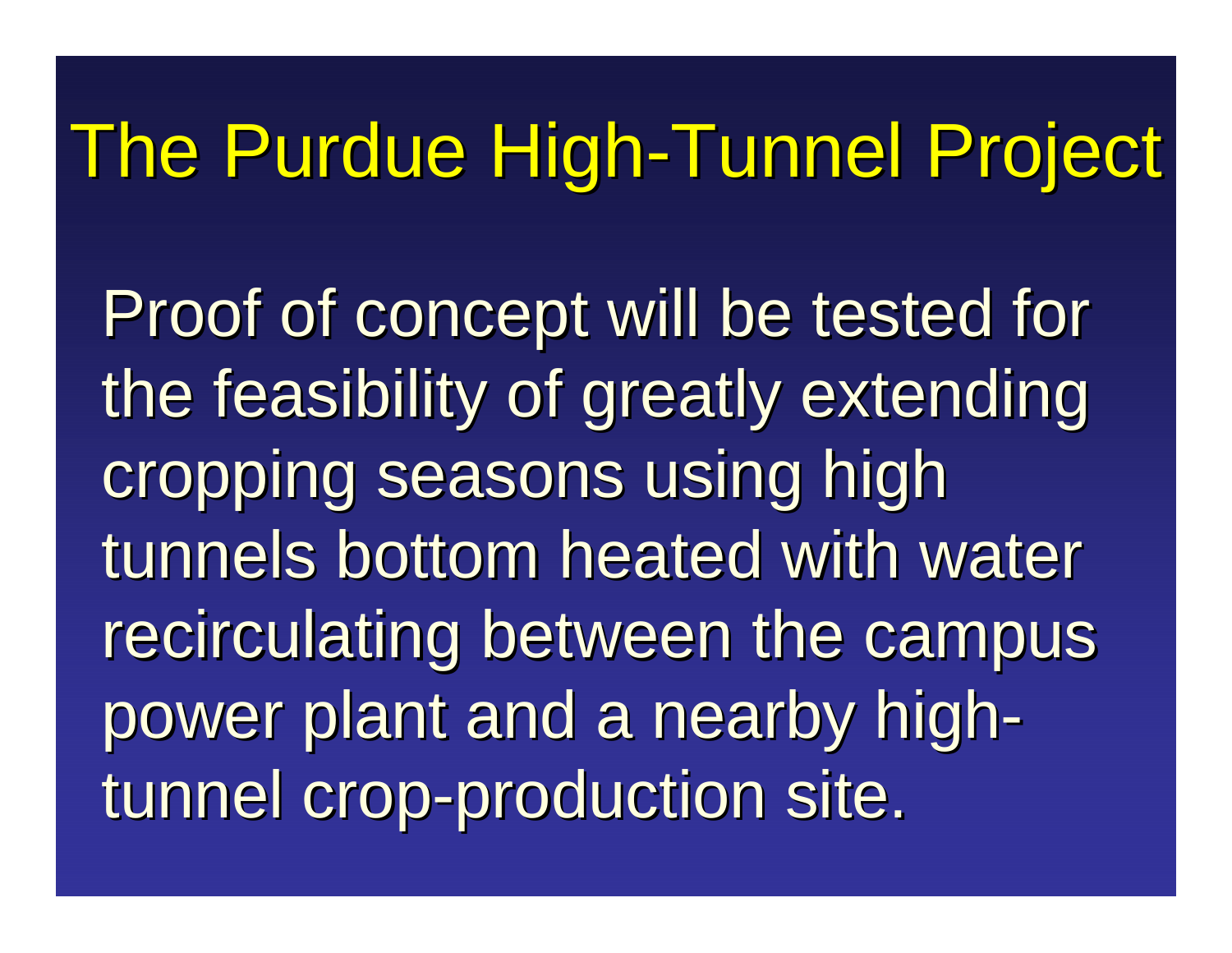Crop candidates for production in Crop candidates for production in waste-powered high tunnels

- $\bullet\,$  Vegetables  $\cdot$ en al control de la control de – cole crops, leafy greens, tomato, pepper, herbs, sweet corn
- Small Fruits en al control de la control de – strawberry, raspberry, blackberry
- Ornamentals –– foliage plants, bedding plants
- Biofuel Feedstocks – switchgrass, indian grass, elephant grass, giant reed, napiergrass, forbes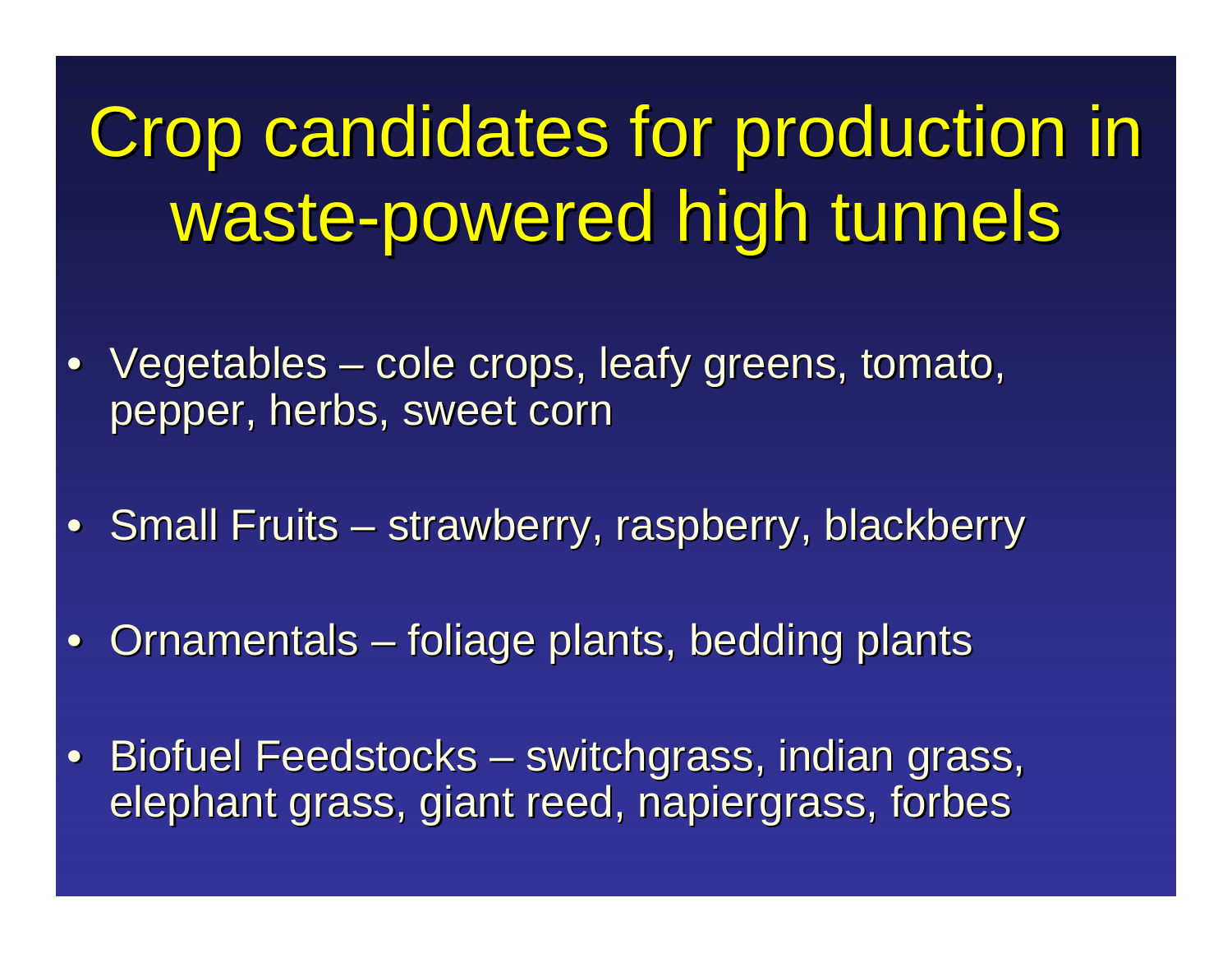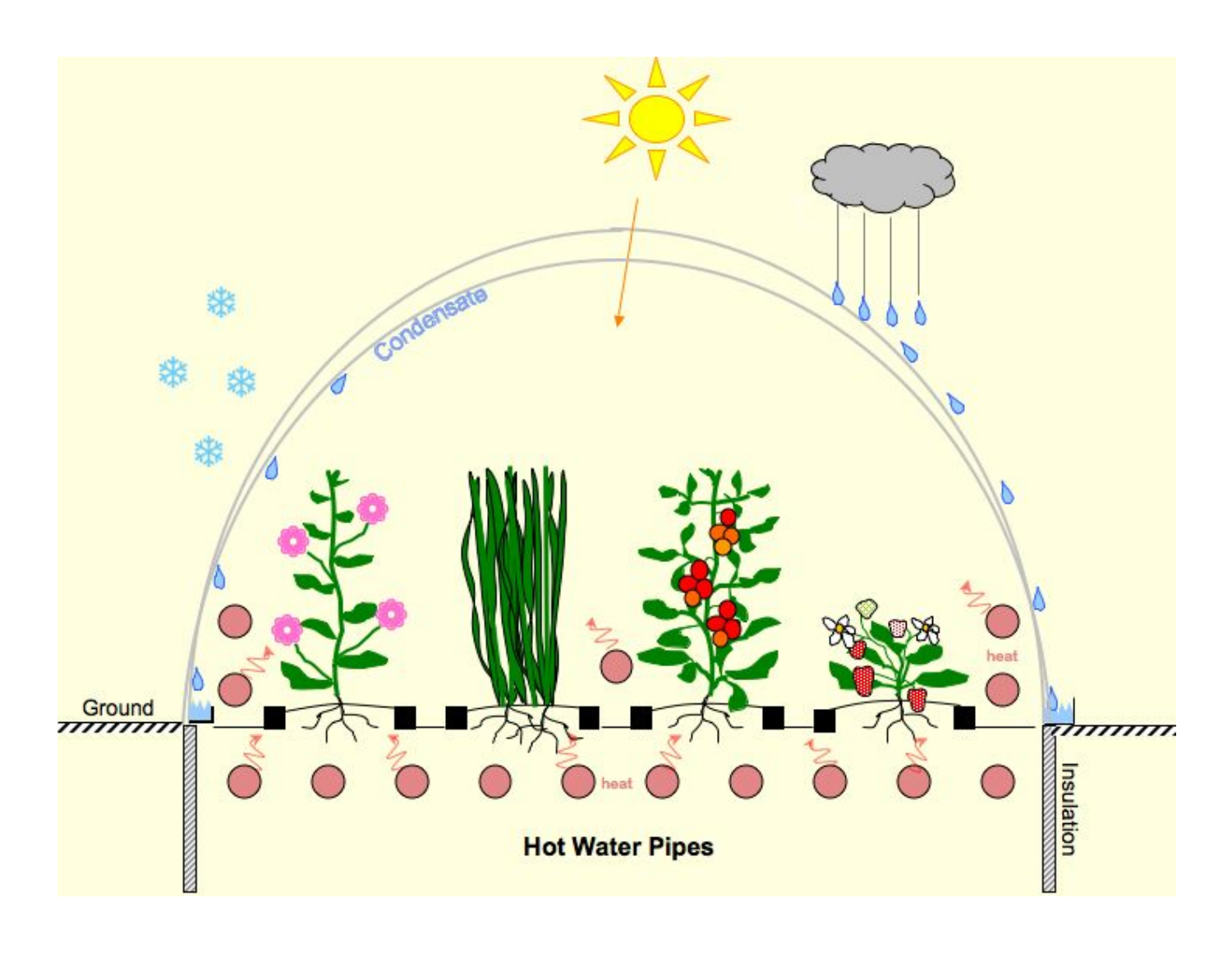#### High-tunnel site south of Purdue power-plant cooling towers

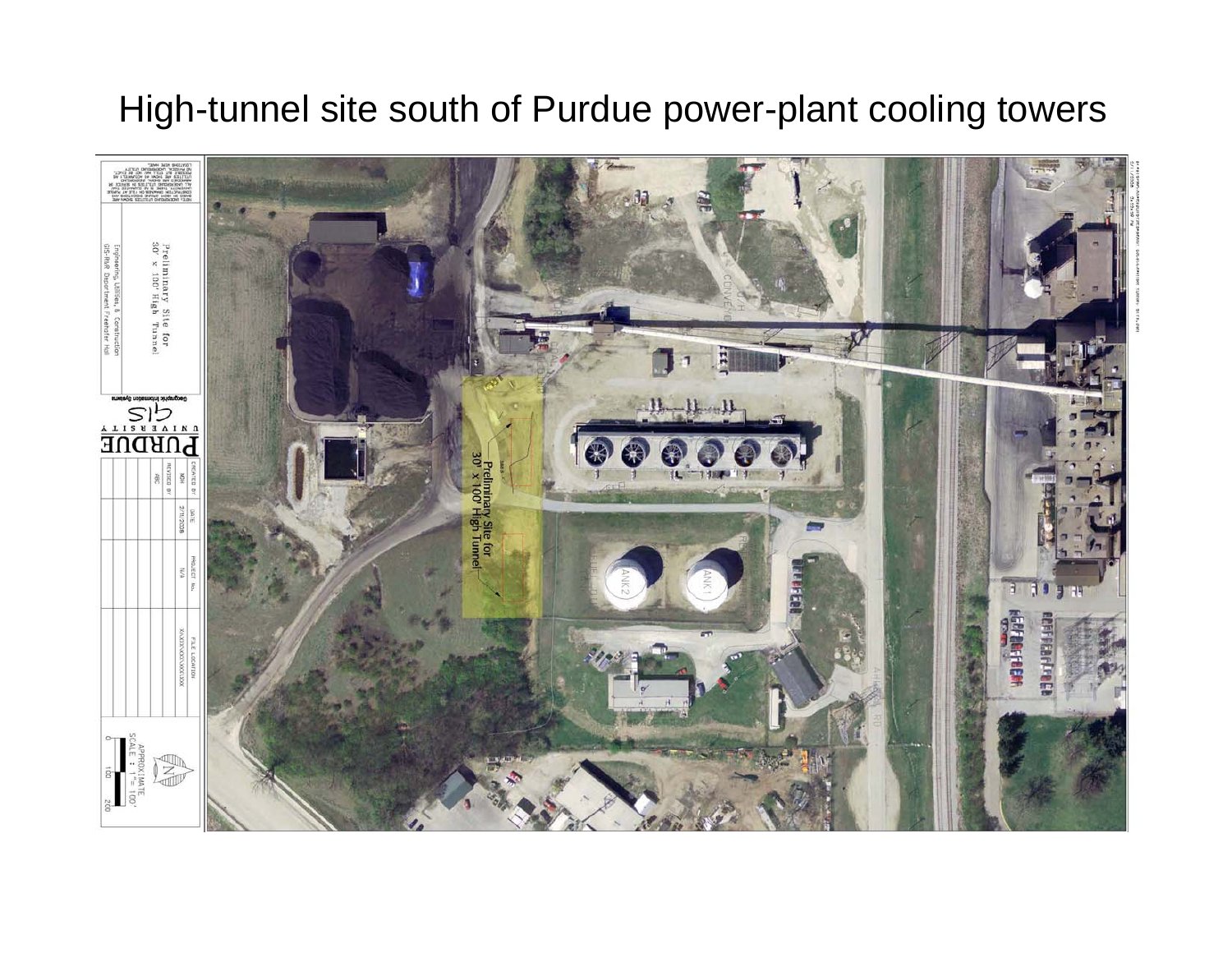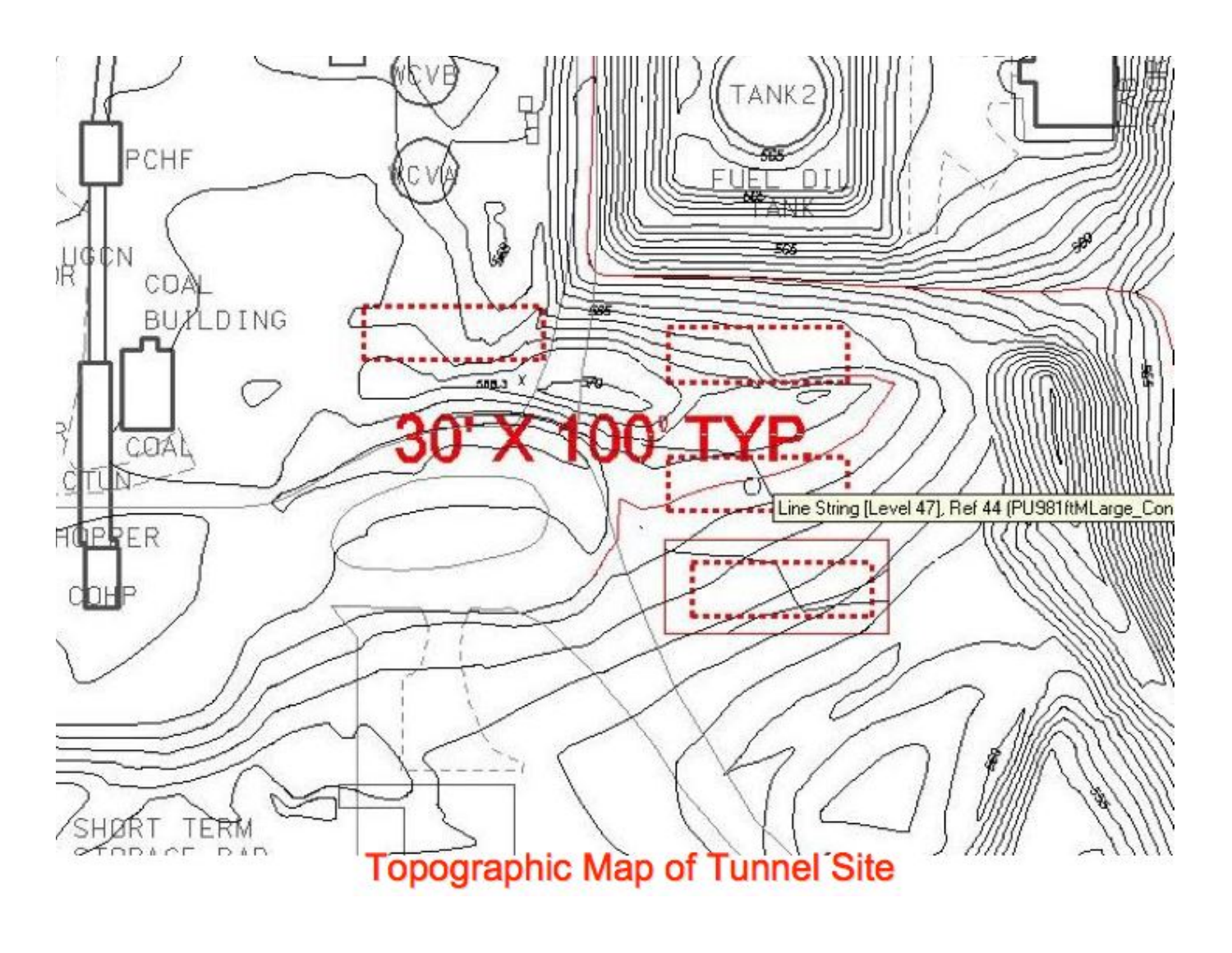

- $\bullet$ Tunnel skin: Two poly ethylene sheets (6 mil thick) separated by an air gap
- Soil bed: Silt loam
- Worst-case assumptions:
	- Ambient outside temperature: -15 ° $\mathrm{^{\circ}F}$
	- Wind speed: 30 miles/hr
	- Goal: to m aintain 55 °F soil temperature and 50 °<sup>o</sup>F inside air temperature under the above outside conditions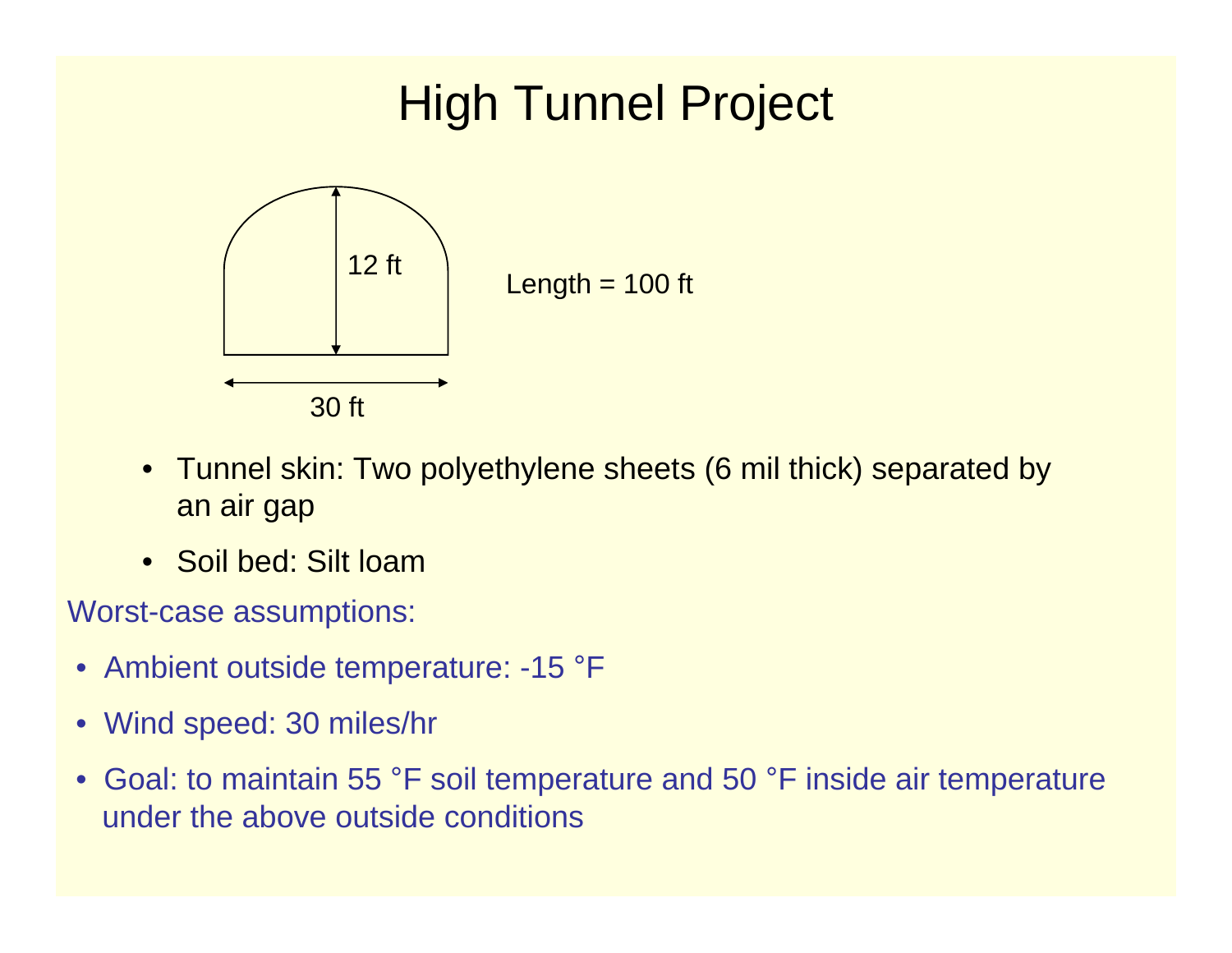#### Part A: Heat Loss Estimation



$$
Q = Q_{convection} + Q_{Radiation}
$$

Convection / conduction heat loss is estimated by calculating heat transfer coefficient inside and outside of the tunnel  $= 6.3$  kW

Radiation heat loss calculated assuming soil temperature of 55 °F = 3.2 KW

#### **Net heat loss from the tunnel = 9.5 kW**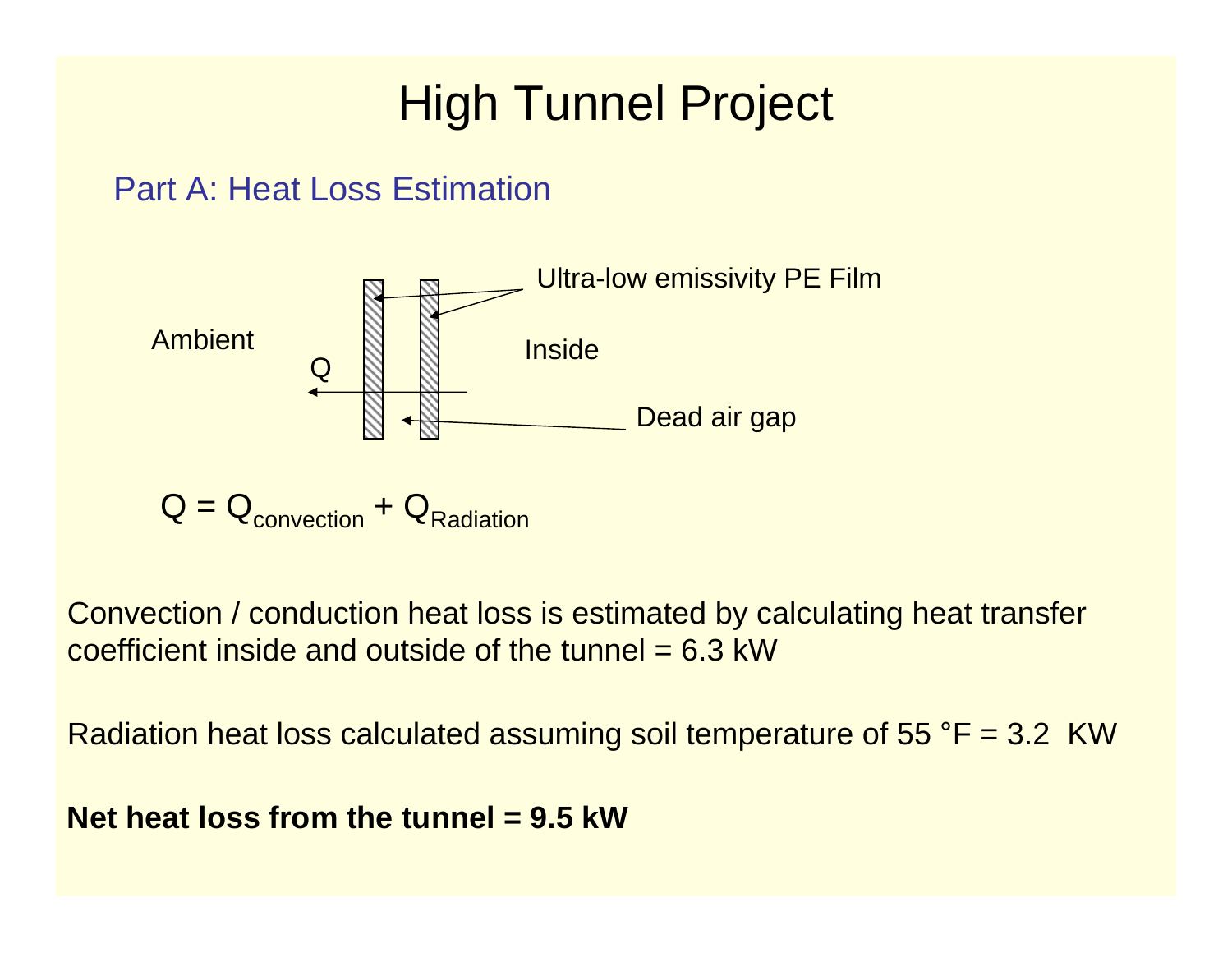#### Part B: Heat Transfer from Hot Water

Inlet water temperature = 81 ° $\mathsf{P}\mathsf{F}$ 

Exit water temperature = 70 ° $\mathsf{P}\mathsf{F}$ 



10 HDPE pipes (1.207" outside diameter, 0.079" wall thickness) Depth of pipes below ground level = 12 inches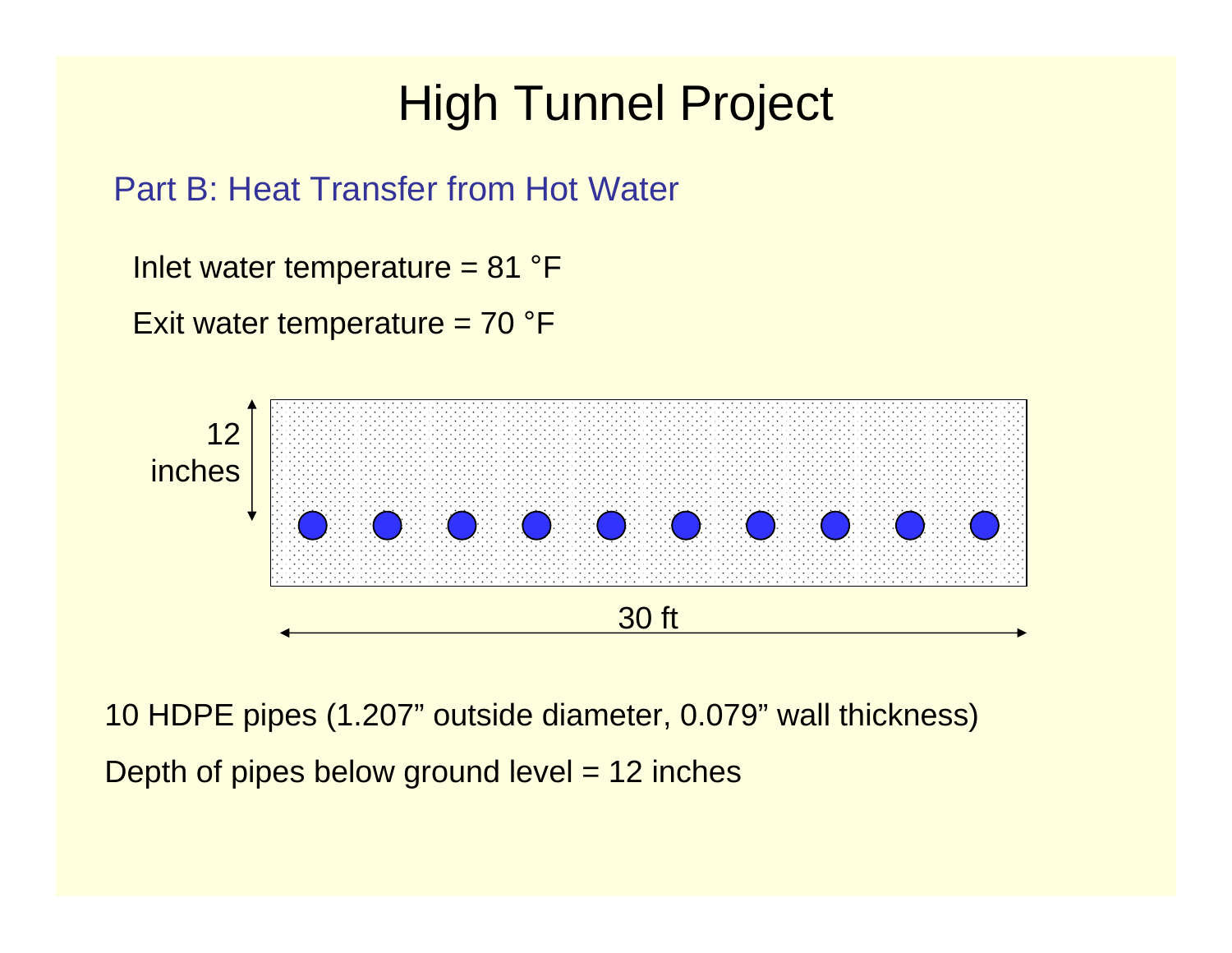

5 additional pipes are used above the ground level

Total flow rate of water  $= 1000$  gal/hr Heat in water  $= 26.85$  KW Heat transferred from underground pipes = 7.0 KW

Heat transferred from above-ground pipes = 3.5 KW

#### **Total heat transfer from 15 pipes = 10.5 kW**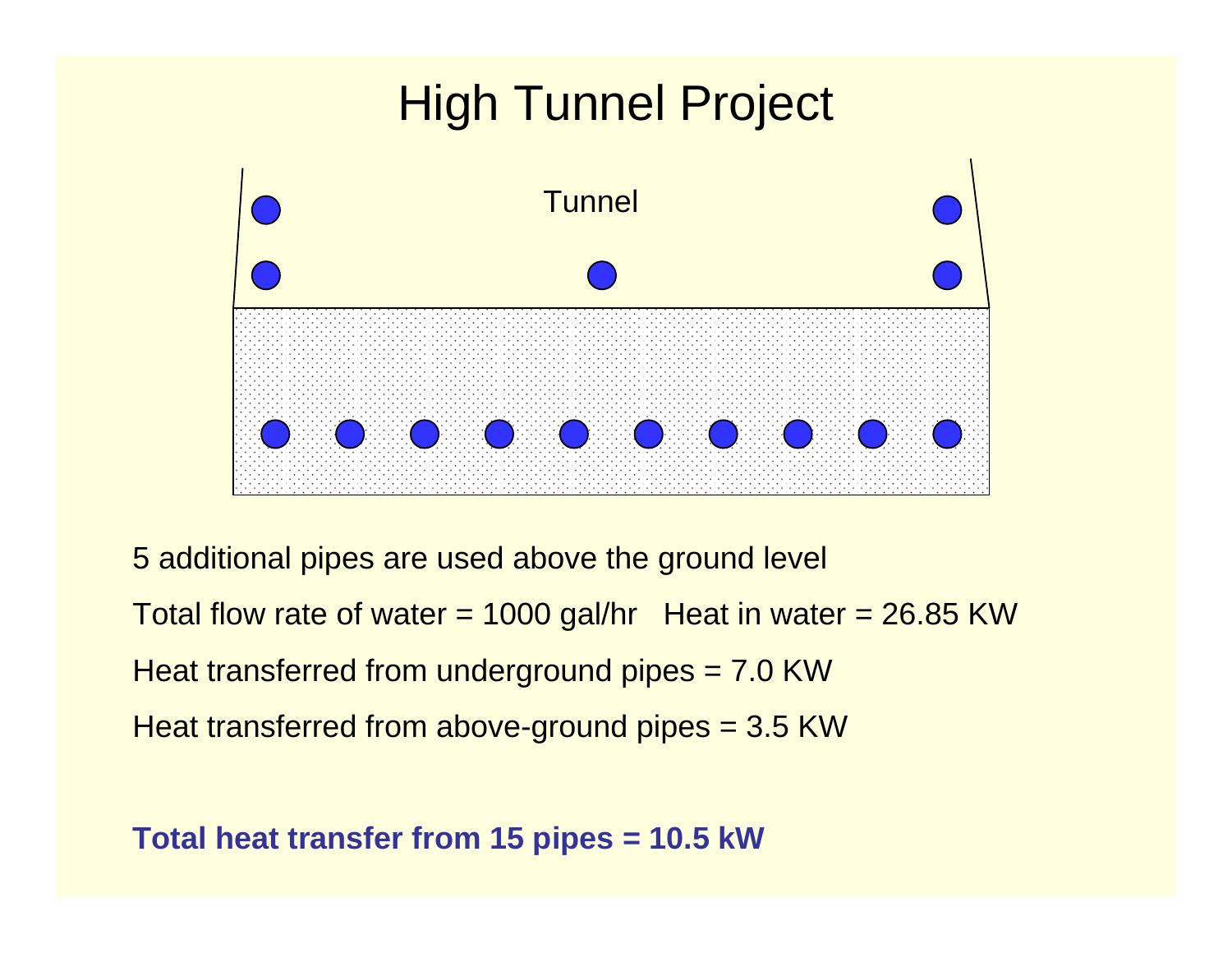#### NW / NC Indiana GIS Waste-Site Test Area

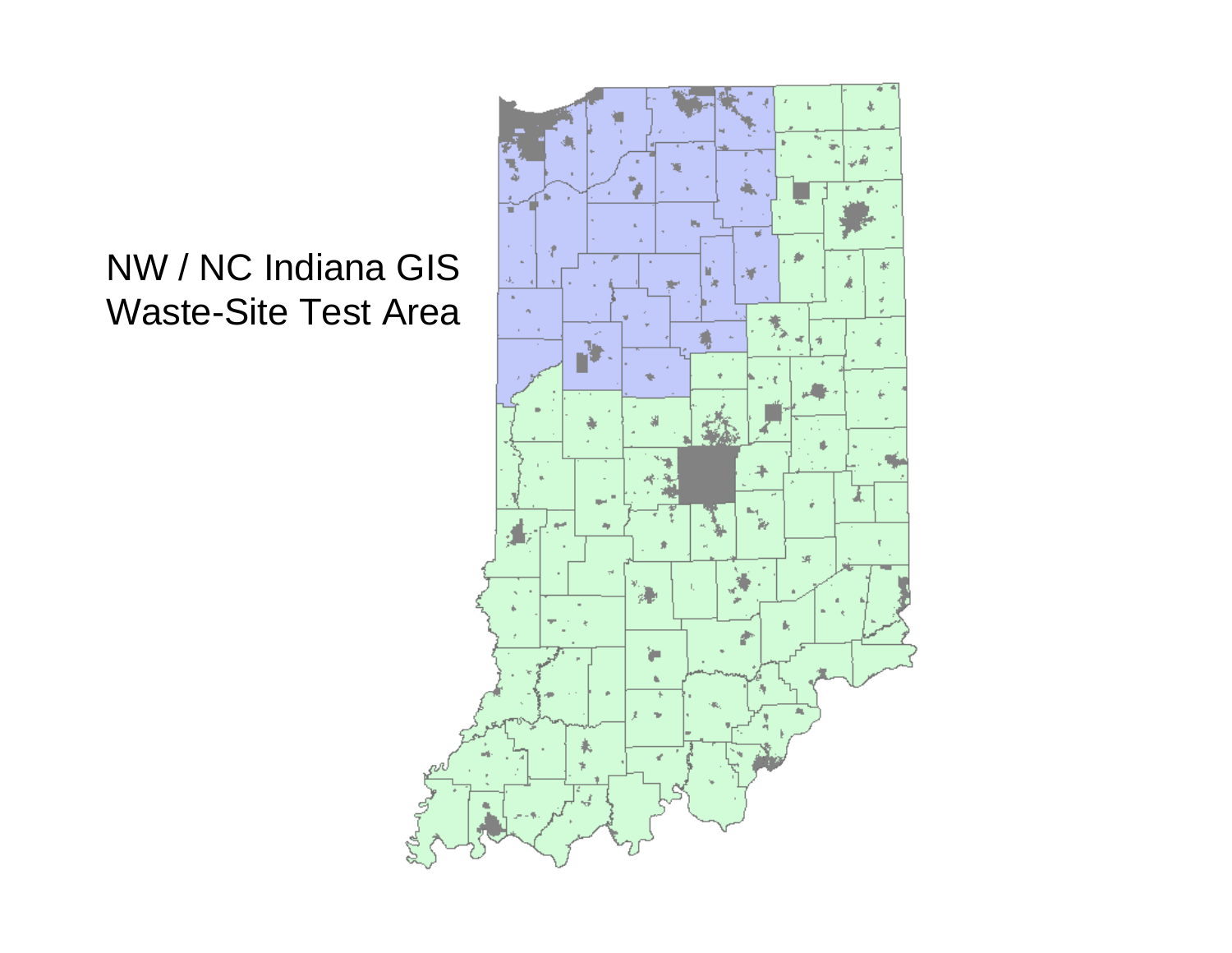

Aerial image of commercial development in Lafayette, Indiana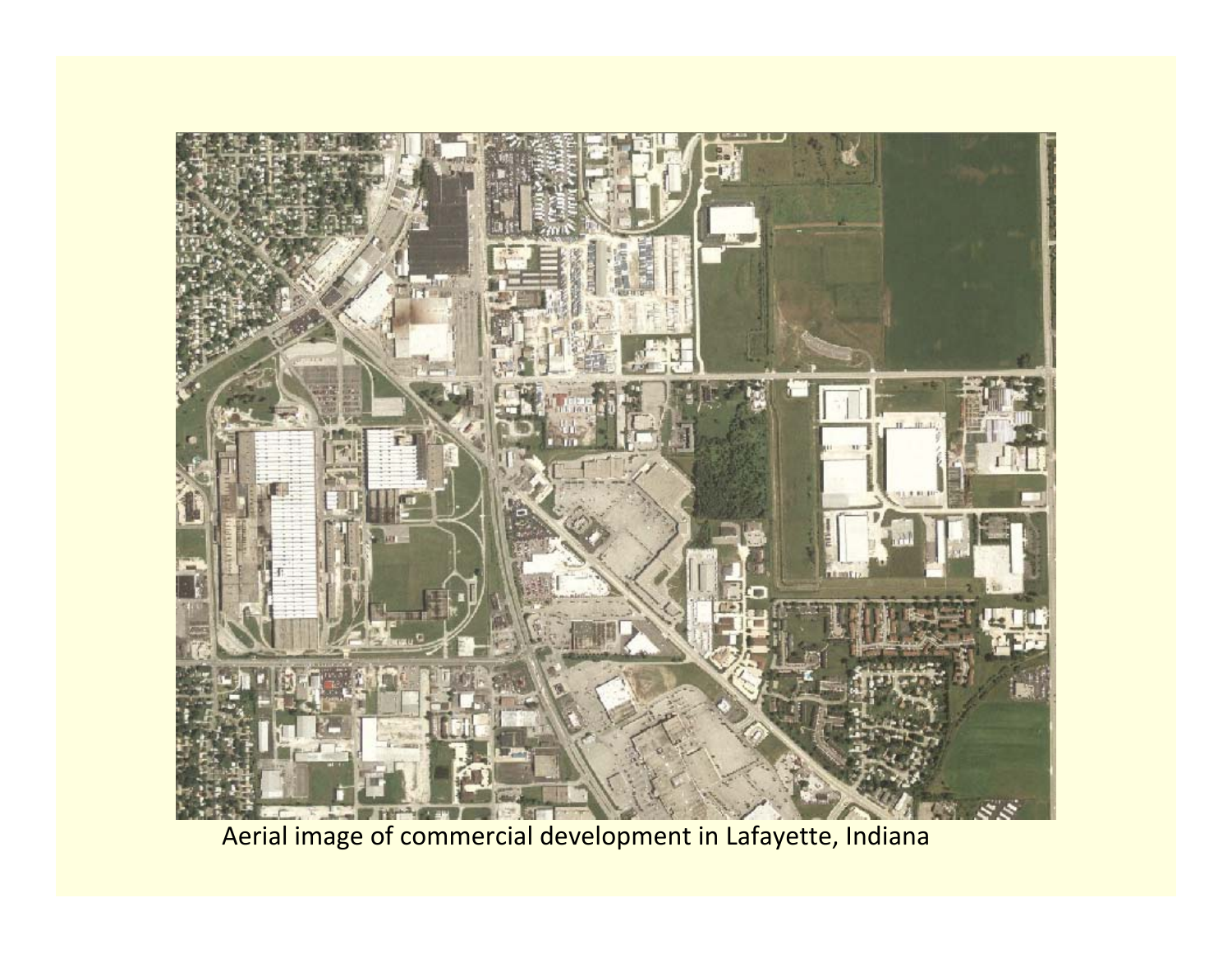

Large red circle is <sup>a</sup> foundry (heat source). Large facility in blue circle is an engineering design group – not <sup>a</sup> heat source. Small circles are warm but too small.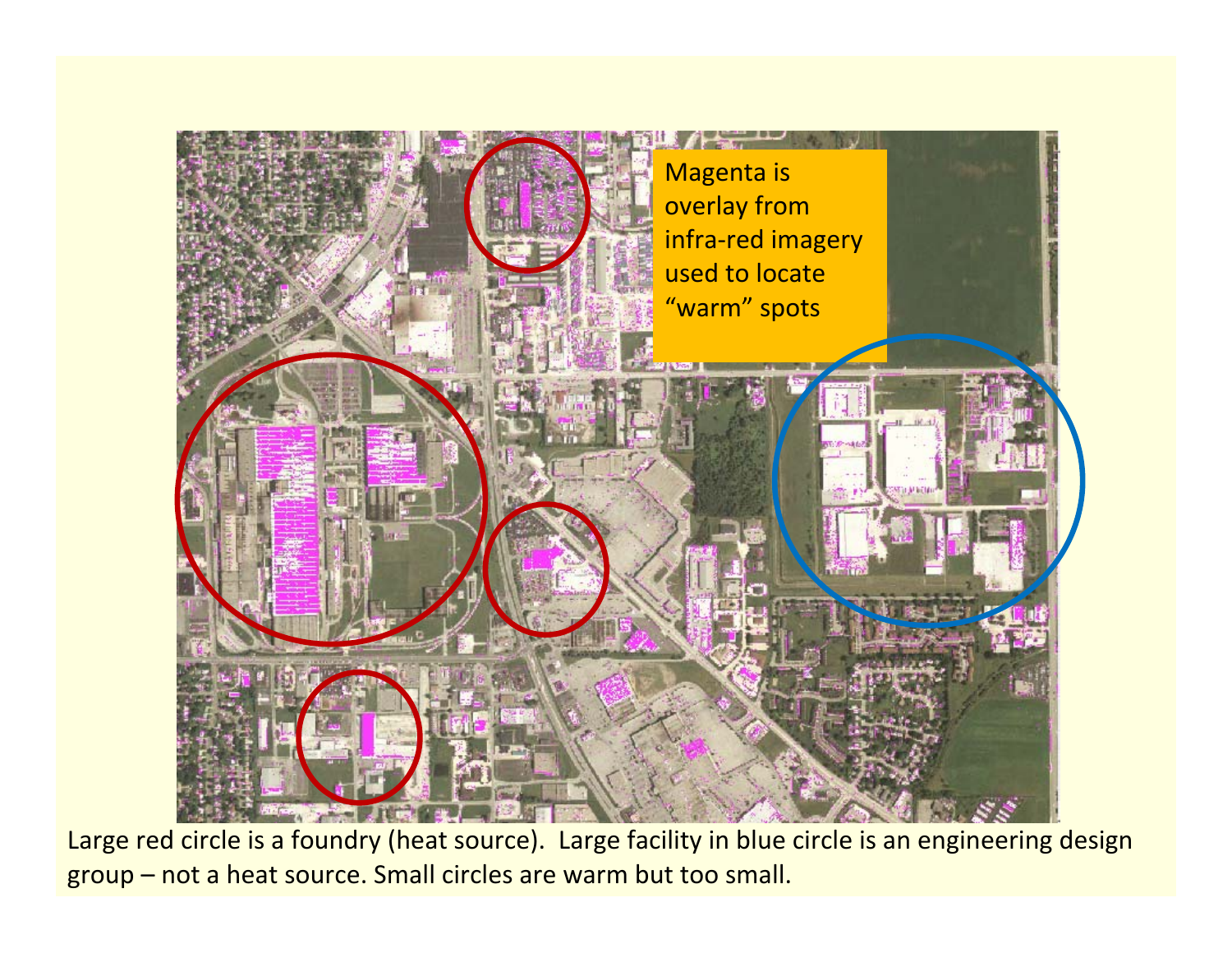## Waste-Powered HT Production Issues

- $\bullet\,$  Pollination challenges
	- $-$  alternatives to insect pollinators
	- $\mathcal{L}_{\mathcal{A}}$  , where  $\mathcal{L}_{\mathcal{A}}$  is the set of the set of the set of the set of the set of the set of the set of the set of the set of the set of the set of the set of the set of the set of the set of the set of the  $- \,$  spectral transmission of covering film
- Disease control without freeze-thaw cycles
- $\bullet$ • Pest control with / without ventilation
- Enhancing crop water-use efficiency
	- $\mathcal{L}_{\mathcal{A}}$  , where  $\mathcal{L}_{\mathcal{A}}$  is the set of the set of the set of the set of the set of the set of the set of the set of the set of the set of the set of the set of the set of the set of the set of the set of the - rainwater & condensate collection / recycling
	- – $-$  limited use of irrigation
- $\bullet$  Filtering / injecting waste CO $_2$  into closed HTs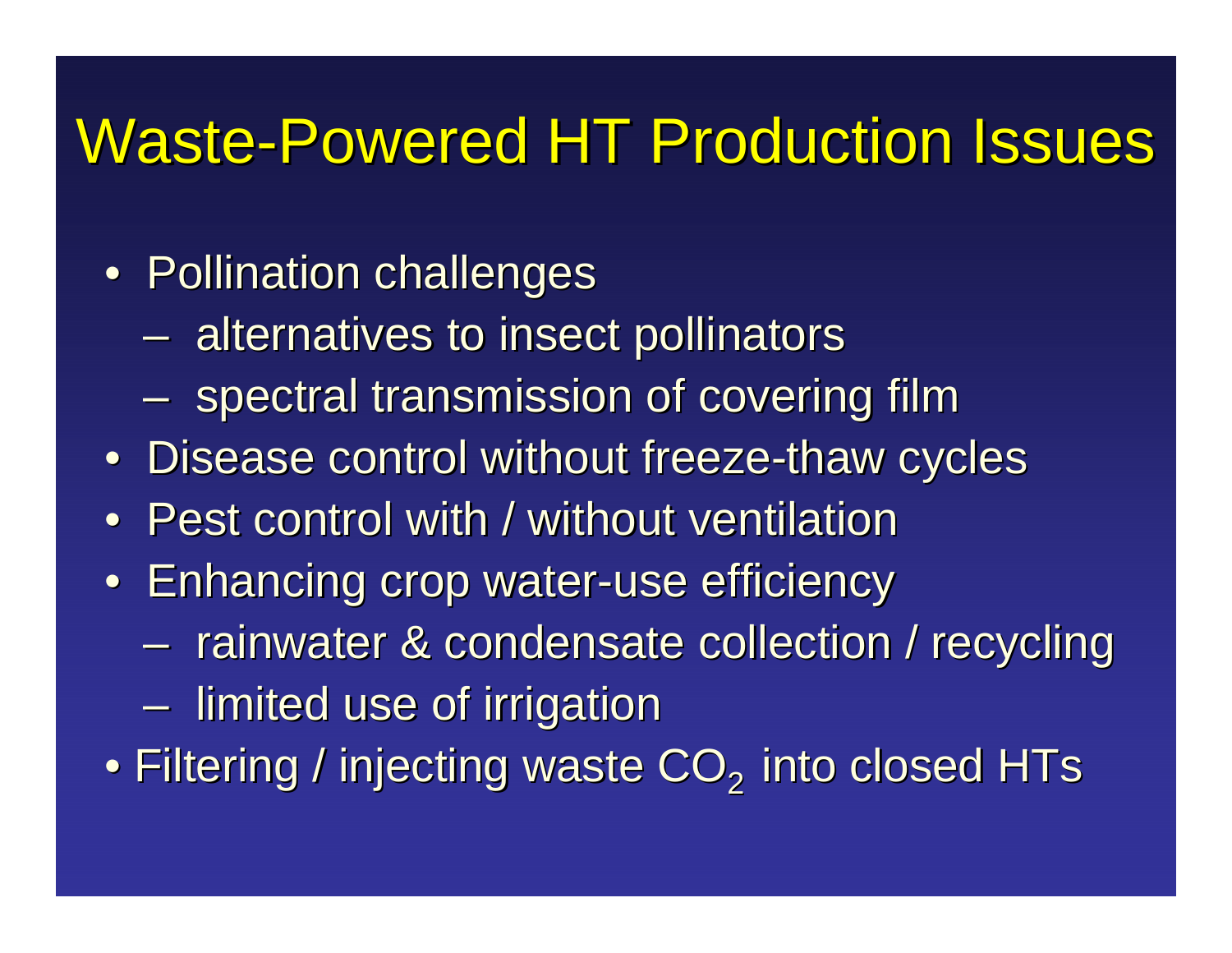### Production R & D Issues continued...

### $\bullet$  Enhance natural lighting within tunnels

- Line lower inside hoop surfaces with reflective film
- Reflective A-frames / hanging strips between beds
- Reflective mulches covering raised beds
- Use more transparent covering films
- Use spectrally selective covering films

### • "Fool " crops to produce out of season crops to produce out of season

- Use photoperiodic cues (night break in winter)
- Use thermal cues (chilling, forcing)
- Use growth regulators (parthenocarpic fruit set)
- Use supplemental lighting with LED panels where CH<sub>4</sub> abundant